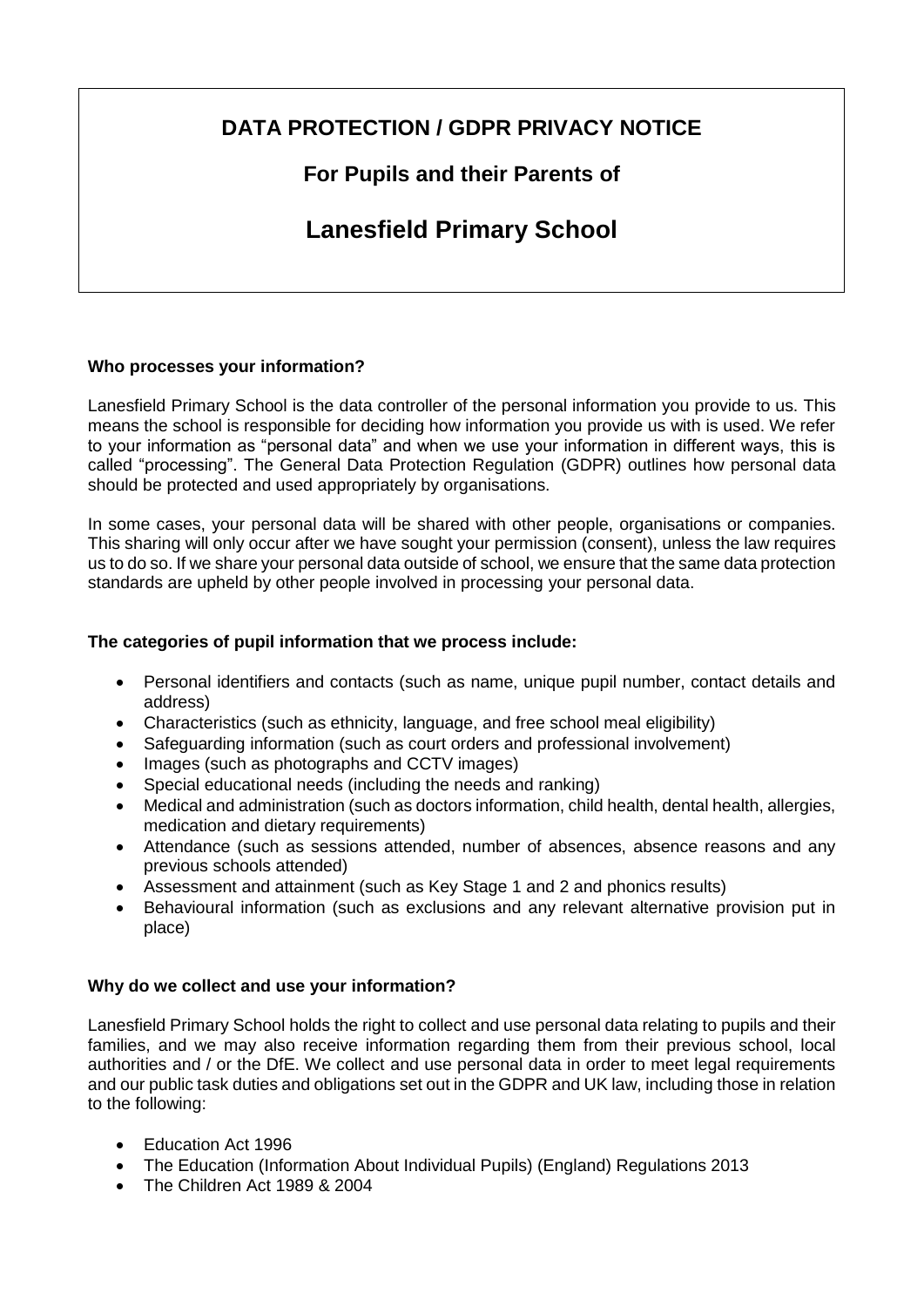In accordance with the above, the personal data of pupils and their families is collected and used for the following reasons:

- To support pupil learning
- To monitor and report on pupil progress
- To provide appropriate pastoral care
- To assess the quality of our service
- To comply with the law regarding data sharing
- To keep children safe (food allergies, or emergency contact details)
- To meet the statutory duties placed upon us for DfE data collections

Whilst the majority of the personal data you provide to the school is mandatory, some is provided on a voluntary basis. The school will inform you whether you are required to provide this data or if your consent is needed. Where consent is required, the school will provide you with specific and explicit information with regards to the reasons the data is being collected and how the data will be used.

The categories of parent information that the school collects, holds and shares includes the following:

- Contact information, including addresses, phone numbers and email addresses of parents and/or any other emergency contacts
- Financial and meal management information, e.g. account and transactional information for school meals and eligibility for free school meals
- Information pertaining to home life where appropriate, e.g. where a pupil is identified as having a mental health issue or there are safeguarding concerns

#### **How long is your data stored for?**

Personal data relating to pupils at Lanesfield Primary School and their families is stored in line with the school's GDPR Data Protection Policy.

In accordance with GDPR, the school does not store personal data indefinitely; data is only stored for as long as is necessary to complete the task for which is was originally collected.

We will also retain personal data in the form of images, registers and examples of work for the purposes of archiving and as a historical record of school life. This information may later be published in school literature, displays or external media. In this case, the personal data we retain will be proportionate and limited to what is necessary.

#### **Will my information be shared?**

The school is required to share pupils' data with the DfE on a statutory basis. This data sharing underpins school funding and educational attainment policy and monitoring. We are required to share information about our pupils with the DfE under regulation 3 of The Education (Information about Individual Pupils) (England) Regulations 2013.

The National Pupil Database (NPD) is managed by the DfE and contains information about pupils in schools in England. Lanesfield Primary School is required by law to provide information about our pupils to the DfE as part of statutory data collections, such as the school census; some of this information is then stored in the NPD. The DfE may share information about our pupils from the NDP with third parties who promote the education or wellbeing of children in England by:

- Conducting research or analysis
- Producing statistics
- Providing information, advice or guidance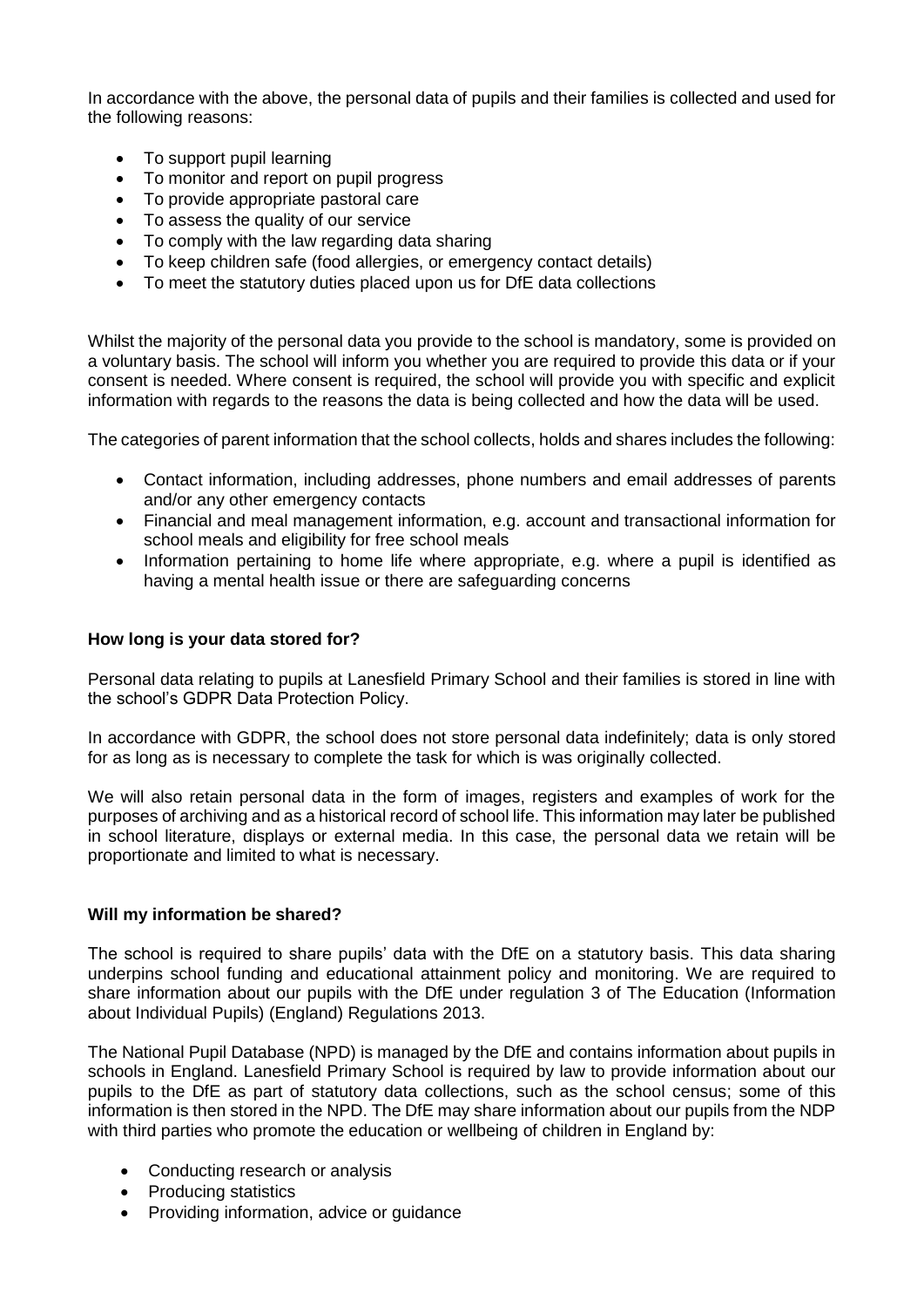The DfE has robust processes in place to ensure the confidentiality of any data shared from the NDP is maintained.

To find out more about the NPD, go to

https://www.gov.uk/government/publications/national-pupil-database-user-guide-and-supportinginformation

Lanesfield Primary School does not share information about our pupils with anyone without consent unless the law and our policies allow us to do so. The school routinely shares pupils' information with:

- Pupils' destinations upon leaving the school
- Wolverhampton Council and its agencies (Social Services, Admissions & Appeals, SEND Team, LAC Team)
- Other Local Authorities (as needed)
- The NHS and other health professionals (School Nurses, Speech & Language Service, Hearing Impairment Service, CAHMS, Physiotherapists, Paediatrician, Occupational Therapy)
- The Department of Education (Secure access S2S, NCA tools)
- Other Government agencies (Ofsted)
- External Support Agencies (Welfare support, Inclusion and Behaviour Services)
- The providers of our management information system (Capita SIMS)
- The software we use to communicate with you (Call Parents, Marvellous Me, Teachers2Parents)
- The system we use for managing visitors to school (InVentry)
- The providers of our learning platform (CloudW E-Services Team)
- The systems we use for recording progress in learning (Tapestry, See Saw)
- The online software we use to help deliver the curriculum (Bug Club, Abacus, Purple Mash, Mathletics)
- The online software we use to help us manage the classroom (Edukey)
- The software we use to provide cashless payments (Parent Pay)
- The online software we use to help us manage visit and health & safety (Evolve)
- Local Authority Auditors (Wolverhampton LA)
- Visit/trip providers (Kingswood, Ingestre Hall, Royal Swimming)
- Sports Coaches (Wolverhampton Community Trust)
- Before and after school club providers (ACES)
- Alternative Education Providers
- Education Phycologists (Illuminate Psychology)
- School Photographer (Tempest)
- Professional advisors and consultants (LA School Improvement Team)
- Contract Catering Services (Aspens)
- Contract Data Management Services (Services4Schools)
- Contract IT Support Services (E-Services)

## **What are your rights?**

Parents and pupils have the following rights in relation to the processing of their personal data.

You have the right to:

- Request access to the personal data that Lanesfield Primary School holds
- Object to processing of personal data that is likely to cause, or is causing, damage or distress
- Prevent processing for the purpose of direct marketing
- Request that your personal data is amended if it is inaccurate or incomplete